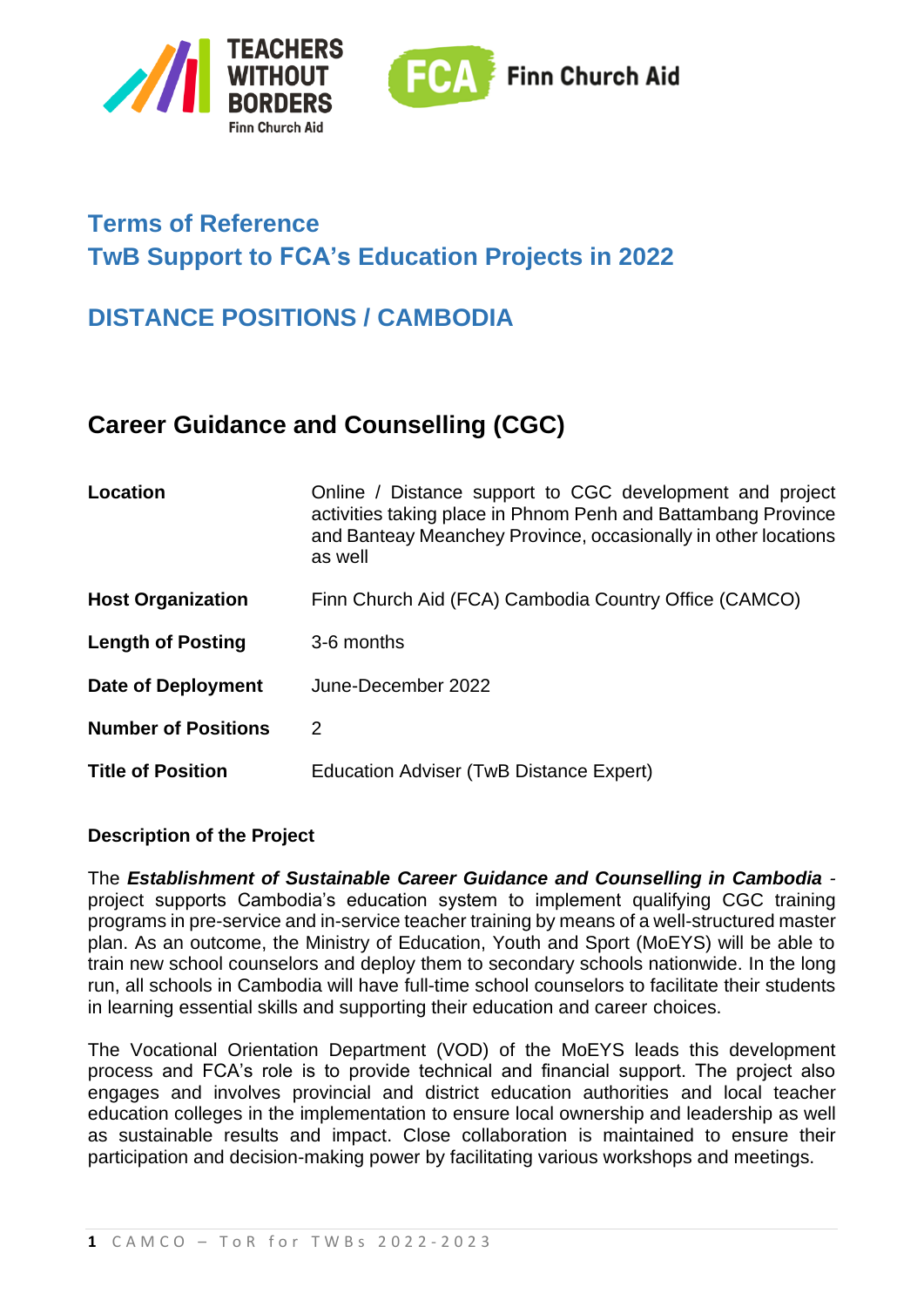



In addition to contributing to CGC development at national and strategic level, the project provides capacity building in education. Skills and knowledge of the trained school counselors in Battambang and Banteay Meanchey provinces are strengthened through online trainings and webinars on selected topics. Local CGC Master Trainers are supported with regular coaching and mentoring. Also, Communities of Practice, clusters of school counselors, and other sustainable and low-cost approaches to skills development are created to ensure that the schools, school counselors, trainers, and education authorities can continue practicing the models and methods even after the project phases out.

#### **Main Tasks May Include**

- Plan and conduct short online trainings and webinars and virtual roundtable discussions on selected CGC and education -related topics. Within during/after COVID-19 -sphere, these could mean, for example, crisis preparedness, online and distance counseling, wellbeing, inclusion.
- Contribute to the development and implementation of CGC training curricula, including lesson planning and material production.
- Provide technical assistance on the developing models and practices that enhance collegial learning and knowledge sharing and peer support among different actors in the CGC sector.
- Support the project team to further develop activities that facilitate students' education and career choices, and/or community-based activities and/or transition phases.

### **Position-Specific Qualifications and Competences**

- Master's Degree in Education or related fields
- Strong experience in the field of career guidance and counseling in Finland, and/or activities mentioned in the above project description
- Practical experience in coaching, mentoring *and/or* training is an asset
- Good command of online training, learning and communications tools
- Innovativeness, self-initiative, and ability to work independently
- Cultural sensitivity and intercultural communication skills
- Experience in working with multiple stakeholders, skills to work collaboratively in a team
- Flexibility to bear the time difference and occasionally unstable data connections
- High level of adaptability as changes of plans might take place with short notice, due to nature of work and local context
- **In addition, general qualifications, and competencies for all TwB volunteers defined in the TwB webpage**

### **Coordination and Support**

TwB Distance Experts report to CAMCO Education Advisor based in the country office and local Education Specialist, who also coordinate the tasks and provide technical guidance and reflective support to the TwBs. Education Manager is the focal person in administrative issues. Experts also work in close collaboration with other TwBs, project staff and country